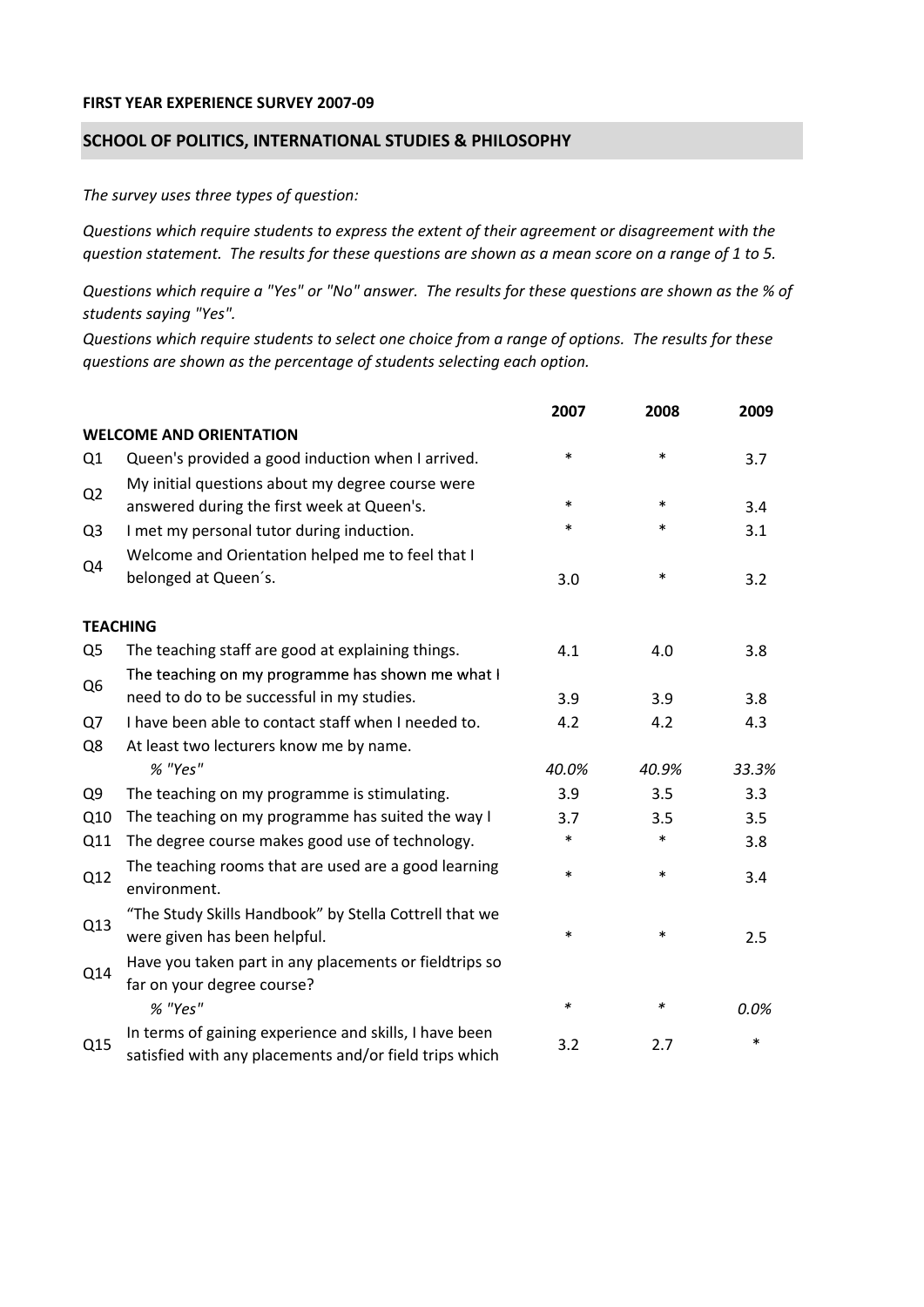|                 |                                                                                                      | 2007   | 2008   | 2009   |
|-----------------|------------------------------------------------------------------------------------------------------|--------|--------|--------|
|                 | <b>ASSESSMENT AND FEEDBACK</b>                                                                       |        |        |        |
| Q16             | Feedback on my work has been prompt (within three<br>weeks of submission of the work).               | 2.9    | 3.2    | 3.1    |
| Q17             | Feedback on my work has helped me in my learning.                                                    | 3.5    | 3.6    | 3.4    |
| Q18             | The criteria used in assessing work were made clear at<br>the beginning of my programme.             | 4.0    | 4.0    | 3.6    |
| Q19             | I am satisfied with my academic performance on my<br>modules.                                        | 4.0    | 4.0    | 3.7    |
|                 | <b>LEARNING RESOURCES</b>                                                                            |        |        |        |
| Q <sub>20</sub> | The library resources (eg, books, journals) are good<br>enough for my needs.                         | 4.1    | 4.2    | 4.0    |
| Q21             | The library services (eg, borrower services, information,<br>training) are good enough for my needs. | 4.0    | 4.1    | 3.9    |
| Q <sub>22</sub> | I have been able to access computers when I needed to.                                               | 4.0    | 4.0    | 3.6    |
| <b>SERVICES</b> |                                                                                                      |        |        |        |
|                 | Where I have used them, I have been satisfied with the following:                                    |        |        |        |
| Q <sub>23</sub> | <b>Accommodation Office</b>                                                                          | 3.2    | 3.1    | 3.2    |
| Q24             | <b>Admissions Office</b>                                                                             | 3.8    | 3.6    | 3.6    |
| Q <sub>25</sub> | <b>Campus Eating Places</b>                                                                          | $\ast$ | $\ast$ | 3.6    |
| Q <sub>26</sub> | Careers Services, Work Placement Centre, Jobshop                                                     | 3.8    | 3.3    | 3.2    |
| Q27             | <b>Counselling Service</b>                                                                           | $\ast$ | $\ast$ | 3.0    |
| Q <sub>28</sub> | <b>Disability Services</b>                                                                           | 3.3    | 3.5    | 4.1    |
| Q <sub>29</sub> | <b>Health Services</b>                                                                               | 3.9    | 3.4    | $\ast$ |
| Q30             | <b>Finance Office</b>                                                                                | 3.9    | 3.4    | 3.9    |
| Q <sub>31</sub> | Learning Development Service                                                                         | $\ast$ | $\ast$ | 3.4    |
| Q <sub>32</sub> | Queen's International                                                                                | 3.2    | 3.0    | 3.4    |
| Q <sub>33</sub> | Queen's Sport (PEC)                                                                                  | $\ast$ | $\ast$ | 2.7    |
| Q34             | Student Jobshop                                                                                      | $\ast$ | $\ast$ | 3.4    |
| Q <sub>35</sub> | <b>Student Records and Examinations</b>                                                              | 3.6    | 3.5    | 3.6    |
| Q36             | <b>Student Support</b>                                                                               | 3.5    | 3.5    | $\ast$ |
| Q <sub>37</sub> | <b>Student Guidance Centre</b>                                                                       | $\ast$ | 4.2    | 3.8    |
| Q38             | Students' Union                                                                                      | *      | $\ast$ | 4.3    |
| Q39             | University Clubs and Societies                                                                       | *      | $\ast$ | 4.1    |
| Q40             | The Students' Union has enhanced my experience at<br>Queen's                                         | $\ast$ | $\ast$ | 3.6    |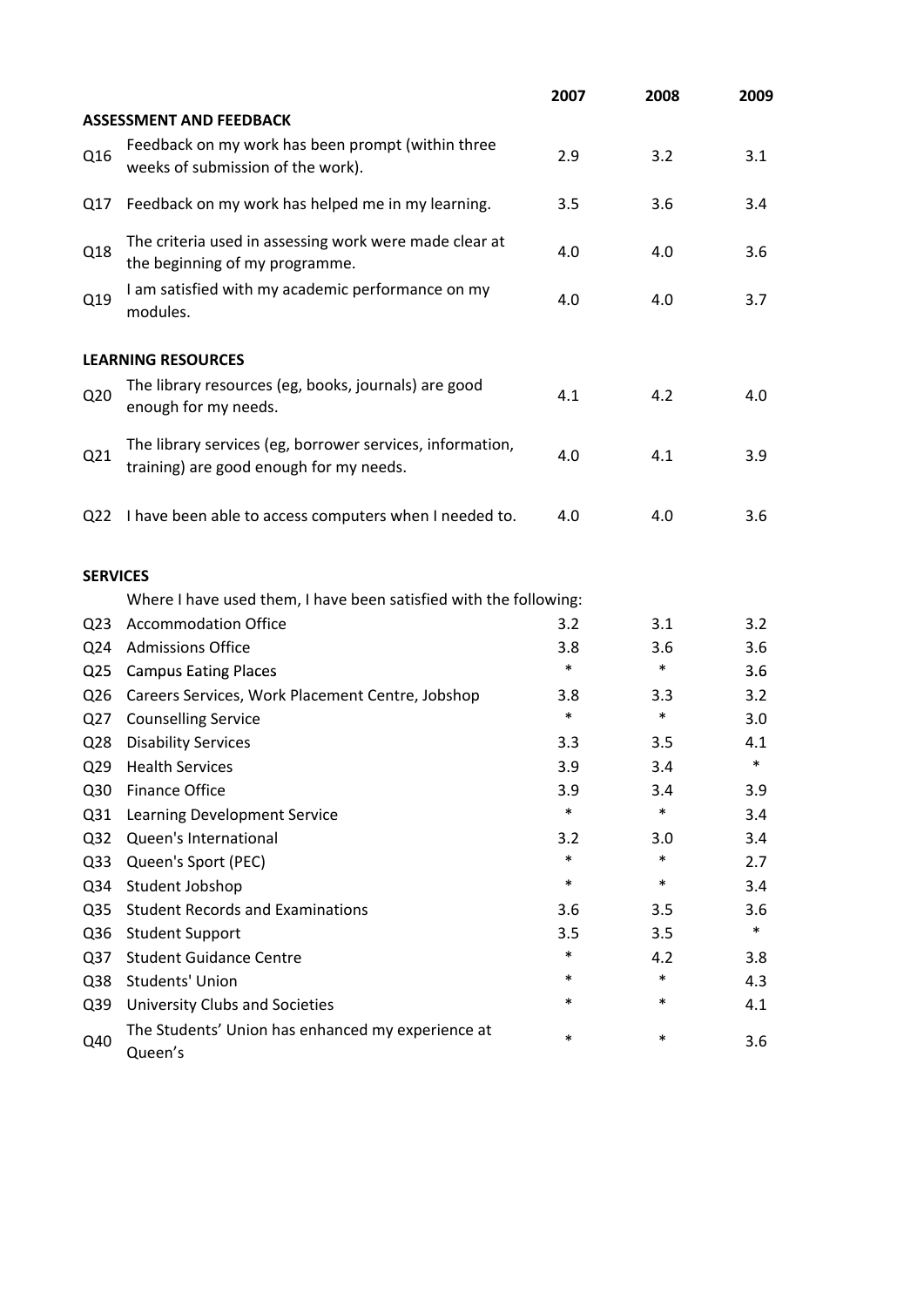|                 |                                                                                                  | 2007   | 2008   | 2009 |
|-----------------|--------------------------------------------------------------------------------------------------|--------|--------|------|
| <b>ADVICE</b>   |                                                                                                  |        |        |      |
|                 | I have received sufficient guidance about the academic choices open to me:                       |        |        |      |
| Q41             | Pre-Admission (from Admissions Office)                                                           | 3.3    | 3.0    | 3.4  |
| Q42             | Post-admission (from Schools, Academic Staff)                                                    | 3.5    | 3.6    | 3.4  |
| Q43             | From other staff in the School (once I had arrived at                                            | *      | $\ast$ | 3.4  |
| Q44             | Queen's information on tuition fees and bursaries was<br>helpful.                                | $\ast$ | $\ast$ | 3.5  |
|                 | The most useful source of information on tuition fees                                            |        |        |      |
| Q45             | and financial support was:                                                                       |        |        |      |
|                 | Secondary School                                                                                 | 28.0%  | 31.8%  | ∗    |
|                 | E&LB/LEA                                                                                         | 44.0%  | 27.3%  | *    |
|                 | <b>UCAS</b>                                                                                      | 8.0%   | 18.2%  |      |
|                 | Queen's literature (leaflets, correspondence)                                                    | 8.0%   | 18.2%  | *    |
|                 | Queen's website                                                                                  | 12.0%  | 4.5%   | *    |
|                 | Other                                                                                            | 0.0%   | 0.0%   | *    |
|                 | PERSONAL DEVELOPMENT                                                                             |        |        |      |
| Q46             | My programme requires me to work with other<br>students.                                         | 3.1    | 3.0    | 3.5  |
| Q47             | I have received sufficient advice about Personal<br>Development Planning (PDP).                  | 2.2    | 2.4    | 2.6  |
| Q48             | I am not as motivated towards my studies as I should<br>be.                                      | 3.1    | 2.8    | 2.7  |
| Q49             | Having Personal Tutors for first year students is a good<br>idea.                                | $\ast$ | $\ast$ | 3.9  |
| Q50             | I haven't done the background reading expected of me.                                            | 3.4    | 3.3    | 3.5  |
| Q51             | Academic work at this level is harder than I expected it<br>to be.                               | 3.4    | 3.2    | 3.2  |
| Q <sub>52</sub> | I feel I have made the right choice of programme.                                                | 4.0    | 3.9    | 3.9  |
| Q53             | I know what I want to do when I graduate.                                                        | 2.7    | 3.0    | 3.0  |
| Q54             | I am confident that my programme will lead to a job at<br>a level that matches my qualification. | 3.2    | 3.3    | 3.2  |
| Q <sub>55</sub> | I enjoy the social side of being at Queen's.                                                     | 3.6    | 3.9    | 4.0  |
| Q56             | I know about Degree Plus.                                                                        | $\ast$ | $\ast$ | 3.1  |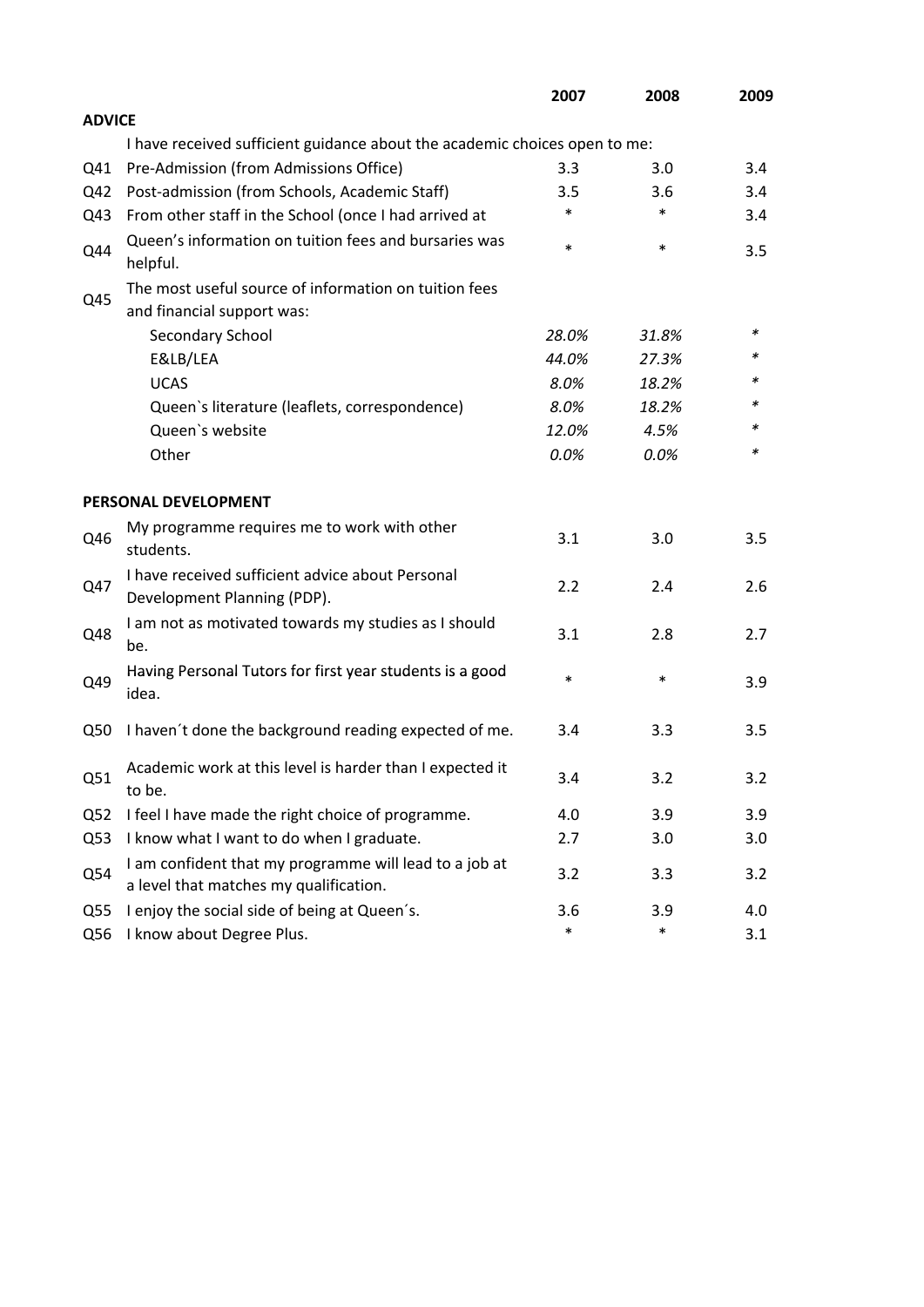|     |                                                                                                                 | 2007   | 2008  | 2009  |
|-----|-----------------------------------------------------------------------------------------------------------------|--------|-------|-------|
|     | <b>ORGANISATION AND MANAGEMENT</b>                                                                              |        |       |       |
|     | How many hours of time-tabled classes (eg, lectures,                                                            |        |       |       |
| Q57 | tutorials, seminars, practicals) have you had scheduled                                                         |        |       |       |
|     | $0-6$                                                                                                           | 0.0%   | 0.0%  | 0.0%  |
|     | $7 - 12$                                                                                                        | 100.0% | 90.9% | 95.8% |
|     | $13 - 18$                                                                                                       | 0.0%   | 9.1%  | 4.2%  |
|     | 19-24                                                                                                           | 0.0%   | 0.0%  | 0.0%  |
|     | $25+$                                                                                                           | 0.0%   | 0.0%  | 0.0%  |
|     | How many days per week during term-time do you                                                                  |        |       |       |
| Q58 | typically come to Queen's to study?                                                                             |        |       |       |
|     | 1                                                                                                               | 4.0%   | 0.0%  | 0.0%  |
|     | $\overline{2}$                                                                                                  | 0.0%   | 4.5%  | 0.0%  |
|     | 3                                                                                                               | 28.0%  | 22.7% | 37.5% |
|     | 4                                                                                                               | 44.0%  | 59.1% | 54.2% |
|     | $5+$                                                                                                            | 24.0%  | 13.6% | 8.3%  |
|     |                                                                                                                 |        |       |       |
|     | <b>STUDY LIFE BALANCE</b>                                                                                       |        |       |       |
| Q59 | Where are you living while you are attending Queen's?                                                           |        |       |       |
|     | At Home                                                                                                         | 60.0%  | 59.1% | 54.2% |
|     | Other private accommodation                                                                                     | 4.0%   | 0.0%  | 8.3%  |
|     | University run accommodation                                                                                    | 36.0%  | 40.9% | 37.5% |
|     |                                                                                                                 |        |       |       |
| Q60 | Have you been required to take on employment (part-<br>time, full-time) to finance yourself through university? |        |       |       |
|     |                                                                                                                 |        |       |       |
|     | % "Yes"                                                                                                         | 68.0%  | 63.6% | 75.0% |
| Q61 | Please select the number of hours you work in your job                                                          |        |       |       |
|     | per week:                                                                                                       |        |       |       |
|     | $1 - 5$                                                                                                         | 0.0%   | 0.0%  | 5.6%  |
|     | $6 - 10$                                                                                                        | 23.5%  | 28.6% | 16.7% |
|     | $10 - 15$                                                                                                       | 35.3%  | 14.3% | 50.0% |
|     | $16 - 20$                                                                                                       | 29.4%  | 50.0% | 5.6%  |
|     | $21 - 25$                                                                                                       | 5.9%   | 7.1%  | 11.1% |
|     | $26+$                                                                                                           | 5.9%   | 0.0%  | 11.1% |
| Q62 | I find it difficult to balance academic and other commitments such as:                                          |        |       |       |
|     | Social Life                                                                                                     | 3.2    | 3.2   | 2.8   |
|     | Work (part-time, full-time)                                                                                     | 3.0    | 2.7   | 2.6   |
|     | Caring for others (parent, partner, children)                                                                   | 2.8    | 3.3   | 3.2   |